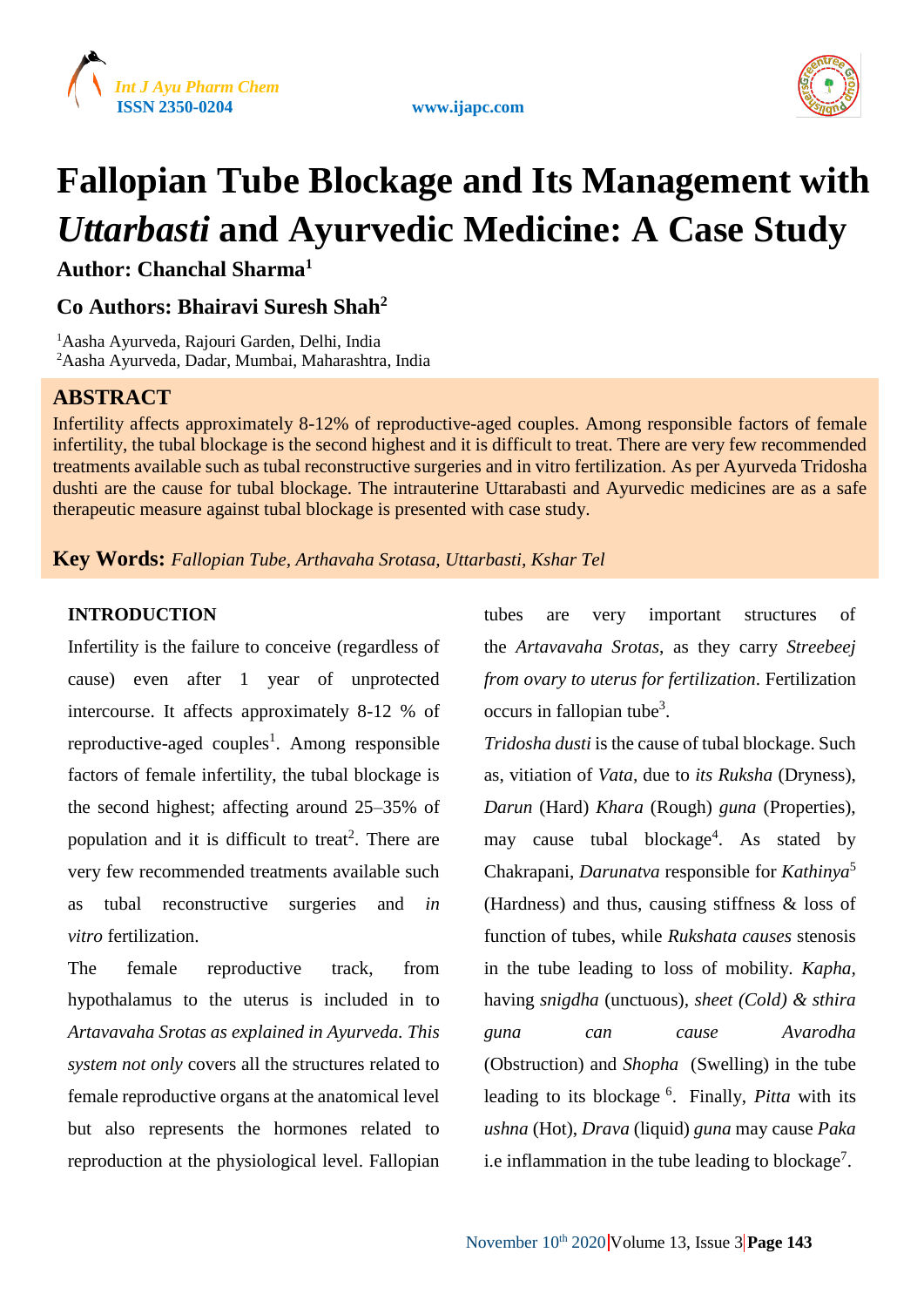



It is also important to note that all type of tubal blockages may not be the same. In some cases, the *Vata* is dominant, creating stenosis type of pathology, while in some other cases, obstruction in lumen caused by the dominance of *Kapha*. Sometimes, a frequent infection of tube could be the cause of blockage because of *Pitta* dominance. Hence, tubal infertility is not the manifestation of vitiation of any specific *Dosha*, rather sometimes interplay of multiple *Doshas* may occur.

The drug assumed to be effective in removing the blockage of fallopian tube should possess *Tridoshaghna* properties mainly *Vata-Kapha Shamaka* (alleviating *Vata-Kapha*). Drug with *Sukshma* 

(Minute), *Laghu* (light), *Sara* (capable of flowing and permeating through), *Vyavayi* (Fast pervading or diffusing), *Vikasi* (dispersed all through body), *Pramathi* (virtue of specific cleansing property) *Guna*, can be assumed to have effective role in removing tubal blockage and in restoring the tubal functions by reaching up to the minute channels.

Considering above, *KsharTaila,* which is mentioned in *Stree Roga Adhikara*<sup>9</sup> and *Karna Rogadhikara*<sup>10</sup>, was selected in this case for *uttarbasti* (Intrauterine insertion of Medicine). Also, *Kanchanar Guggul, Triphala guggul, Varnadi kashay* are used as internal medicine.

## **CASE STUDY**

Female aged 29yrs, weight 70kgs, height 5'2, BMI 29.1

Case taking done on 4/11/2019

Complaining of Primary infertility since 1yr, No Acidity, No Gases, No skin rash, No other complain Menstrual history: regular 3-4 days bleeding after 22-24 days with normal flow without pain, clots, smell. No any history of any surgery, TB and any major illness No any known case of Diabetes, hypertension, thyroid, asthma, etc Not having any family history On examination: *Nadi* (Pulse): *kapha Vata pradhan*, 76/min *Mala* (Stool): frequency once or twice in day with normal consistency *Mutra* (Urine): Normal frequency without burning & urgency *Jivha* (Tongue): *Niram*, No pallor B. P.: 120/80 mm of Hg Respiratory system examination: AEBE, No any added sound Abdominal examination: No swelling, tenderness, No *Atop* Investigation 5/11/2019HIV/ HBsAg/ VDRL: Negative 5/11/2019 TB platinum: Negative 20/11/2019 USG pelvis: Arcuate Uterus, Bilateral ovaries normal, Minimal free fluid in POD 13/8/2019 HSG: Arcuate Uterus, Rt Fallopian tube partially visualized with no spillage noted, Lt Fallopian tube Cornual block with no spillage noted (Fig. 1) 5/ 6/2019 Follicular Study: ovulation occurs on

 $15<sup>th</sup>$  day of cycle

November 10<sup>th</sup> 2020 Volume 13, Issue 3 Page 144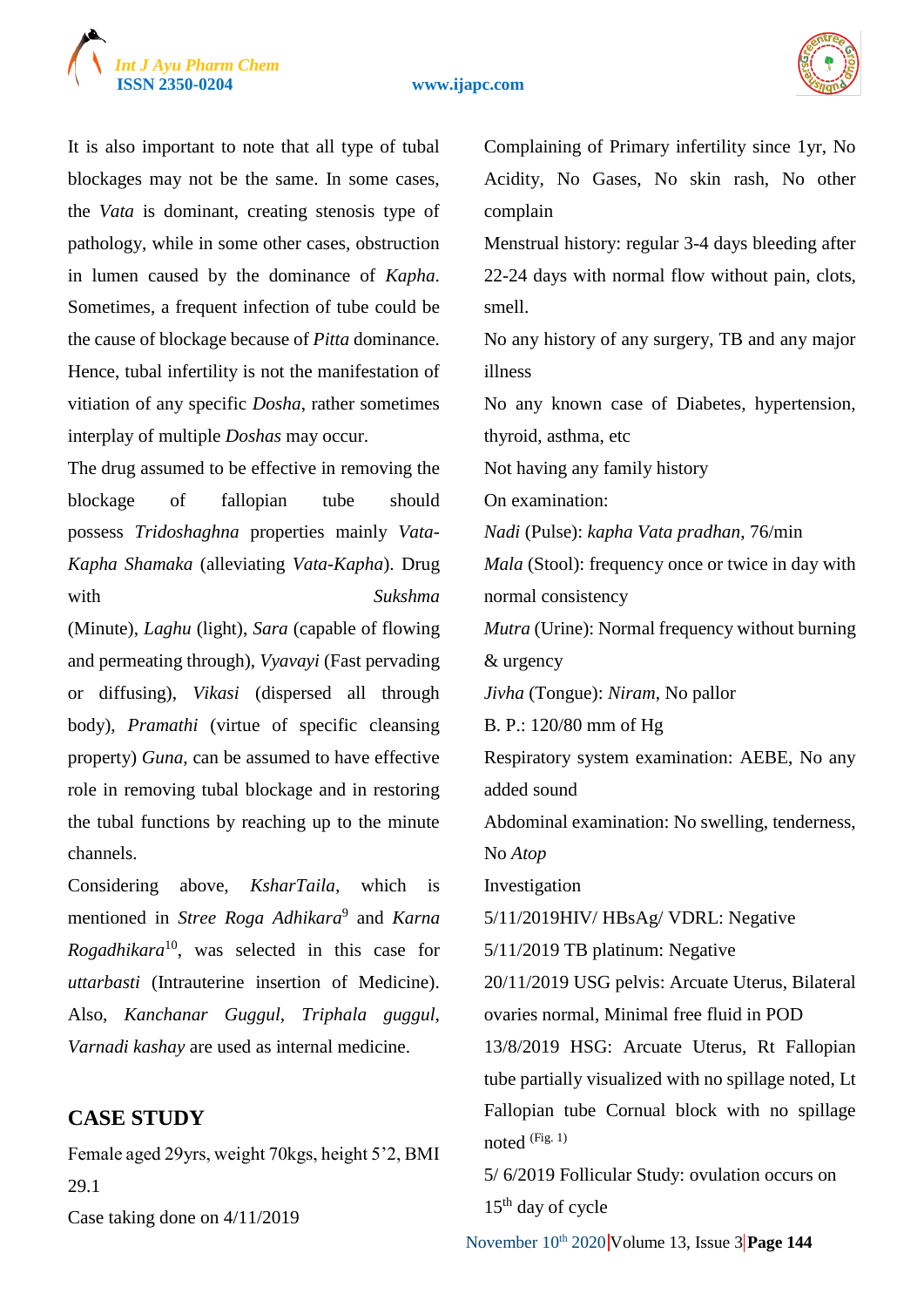



5/6/2019 Husband Semen Analysis: Count is 60 million/ ml, Motility Grade IV & III is 65%, No any Pus cell

| Tr Chailesh & Cure<br>MEES, DMRL, AFTH (MUM.)<br><b>Consultant Radiologist &amp; Sonologist</b> | Mob.: 09975765883 / 09637286306 (02143) 254042<br>E-mail: midrahailesh@rediffmail.com &midrshailesh@gmail.com |
|-------------------------------------------------------------------------------------------------|---------------------------------------------------------------------------------------------------------------|
| NAME OF PATIENT: A<br>AGE 29 YRS<br>SEX: F<br>REFFERED BY DR: SONALI SHETYE (M.S.)              | DATE 13-Aug-19                                                                                                |
|                                                                                                 | <b>HYSTEROSALPINGOGRAPHY (H.S.G)</b>                                                                          |
|                                                                                                 | The hysterosalpingography was performed by injecting 15 cc of Urograffine with full aseptic                   |
| precautions.                                                                                    |                                                                                                               |
| <b>FINDINGS REVEALED:</b>                                                                       |                                                                                                               |
| Central fundic depression is noted suggest arcuate uterus.                                      |                                                                                                               |
| The uterus is normal in size . The uterine margin is smooth.                                    |                                                                                                               |
| Right fallopian tube is partly visualised.                                                      |                                                                                                               |
| Right cornual narrowing is noted.                                                               |                                                                                                               |
| Few filling defects noted at right cornual end.                                                 |                                                                                                               |
| No peritoneal spill noted on right side.                                                        |                                                                                                               |
| Left fallopian tube is not visualised.                                                          |                                                                                                               |
| Left sided cornual Block is noted.                                                              |                                                                                                               |
| No peritoneal spill is noted on left side.                                                      |                                                                                                               |
| <b>IMPRESSION:</b>                                                                              |                                                                                                               |
|                                                                                                 |                                                                                                               |
| <b>ARCUATE UTERUS IS NOTED.</b>                                                                 |                                                                                                               |
| RIGHT FALLOPIAN TUBE IS PARTLY VISUALISED.                                                      |                                                                                                               |
| RIGHT CORNUAL NARROWING IS NOTED.                                                               |                                                                                                               |
| FEW FILLING DEFECTS NOTED AT RIGHT CORNUAL END.                                                 |                                                                                                               |
| NO PERITONEAL SPILL NOTED ON RIGHT SIDE                                                         |                                                                                                               |
| LEFT FALLOPIAN TUBE IS NOT VISUALISED.                                                          |                                                                                                               |
| LEFT SIDED CORNUAL BLOCK IS NOTED.                                                              |                                                                                                               |
| NO PERITONEAL SPILL IS NOTED ON LEFT SIDE.                                                      |                                                                                                               |
| ADV: HYSTEROSCOPY & CLINICAL CORRELATION                                                        |                                                                                                               |
| Thanks for referral                                                                             |                                                                                                               |
|                                                                                                 |                                                                                                               |

### **Figure 1** HSG Before treatment **TREATMENT PROTOCOL**

#### **Drug of choice**

|                                              | <b>1.</b> Kanchanr Guggulu                   | $2 - 2$ |  | after          |
|----------------------------------------------|----------------------------------------------|---------|--|----------------|
|                                              | lunch & Dinner                               |         |  |                |
|                                              | 2. Triphala guggulu                          |         |  | 2-2after lunch |
| & Dinner                                     |                                              |         |  |                |
|                                              | 3. Varanadi Kashay                           |         |  | 10 ml with     |
| normal water Morning & evening empty stomach |                                              |         |  |                |
|                                              | Uttarbasti with Kshar Tail                   |         |  |                |
|                                              | Drug review                                  |         |  |                |
|                                              | 1. Kanchnar Guggul <sup>11</sup>             |         |  |                |
|                                              | Content: Guggul (Comiphora mukula), Kanchnar |         |  |                |

(Bauhinia variegate), *Shunti* (Zingiber officinale), *Marich* (Piper nigrum), *Pipali* (Piper Longum), *Haritaki* (terminalia chebula), *Bhibhitaki* (Terminalia bellerica), *Amalaki* (Emblica officinalis), *Varuna* (crataeva nurvala), *Ela* ( Elettaria cardamomum), *Twak* (Cinnamomum zeylanicum), *Patra* (cinnamomum tamala) *Guna* (Qualities): *Rasa*: *Tikta* (Bitter), *Katu* (Pungent), *Kashay* (Astringent), *Madhur* (Sweet); *Virya* (potency): *Ushna* (warm); *Vipak* (Quality after digestion): *Katu* (Pungent) *Dosha karma: Kapha pittahara.* Properties**:** *Lekhana*, *granthihara (Remove Swelling) Roga karma*: *Gandamala* (goitor), *apache, arbuda* (cancer), *granthi* (cyst), *vrana* (wound healing properties), *gulma*, *kusta* (Skin disese) and *bhagandar* (fistula). 2. *Triphala guggul* <sup>12</sup> Content: *Guggul* (Commiphora mukul), *Amalaki* (Emblica officinalis), *Bibhitaki* (Terminalia belerica), *Haritaki* (Terminalia chebula), *Pipali* (Piper longum). *Guna***:**  *Rasa*: *Tikta* (Bitter), *Katu* (Pungent), *Kashay* (Astringent), *Madhur* (Sweet); *Virya* (potency): *Ushna* (warm); *Vipak* (Quality after digestion): *Katu* (Pungent) *Dosh Karma: Kapha Vata shamak* Properties**:** *Lekhana*, *Shophahara Rogkarma***:** *Bhagandar* (Fistula), *shoph*

(swelling), *gulma* (Abdominal distension), *Arsha* (Piles)

**3.** *Varanadi Kashay*<sup>13</sup>

November 10<sup>th</sup> 2020 Volume 13, Issue 3 Page 145 Content**:** *Varuna* (Crataeva nurvala), *Shtavari* (Asparagus racemosus), *Chitrak* (Plumbago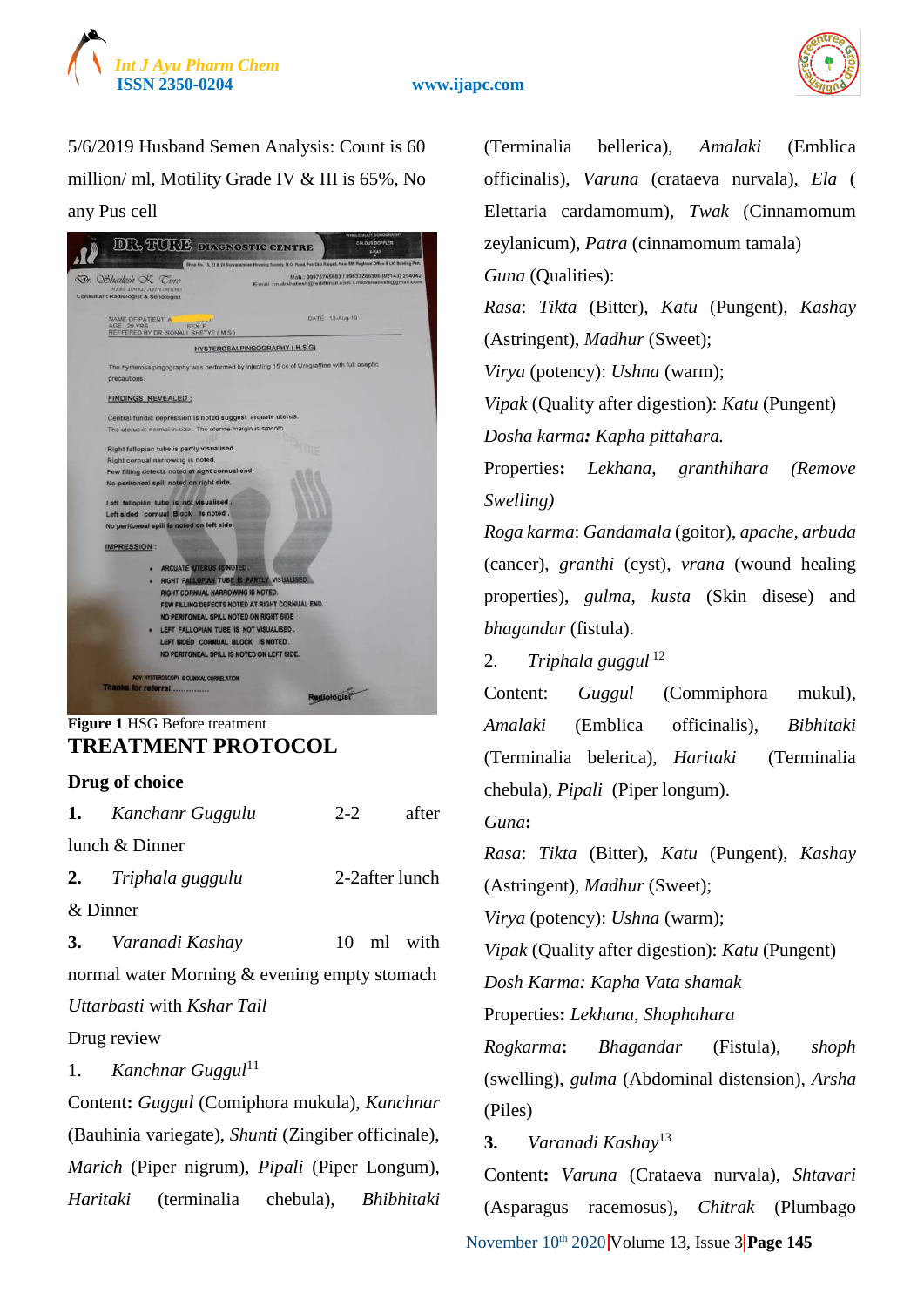



zeylanica), *Sairyaka* (Strobilanthes ciliates), *Moorva* (Chonemorpha fragrans), *Bilwa* (Aegle marmelos), *Vishanika* (Aristolochia bracteolate), *Brihati* (Solanum melongena), *Bhadra* (Aerualanata), *Karanja* (Pongamia glabra), *Pootikaranja* (Holoptelia integrifolia), *Jaya* (Premnaco rymbosa), *Hareetki* (Terminalia chebula), *Sahijan* (Moringa oleifera), *Kush*  (Desmostachya bipinnata), *Agnimukh*  (Semecarpus anacardium)

Guna**:**

*Rasa: Katu* (Pungent), *Tikta* (Bitter), *Kashay* (Astringent);

*Virya* (potency): *Ushna* (warm);

*Vipak* (Quality after digestion): *Katu* (Pungent) *Dosha karma: Kapha Vata shamak, Pitta Vardhak* Properties**:** *Agnideepan (Improve digestion)*, *Medoghna* (Reduce Fat)

*Rogkarma: Sthoulya* (Obesity), *Ajirna* (Indigestion), *Shirshool* (headache), *Adhman* (Stomach gas), *Vidradhi* (Abscess), *Vrana* (Wound)

4. Kshar Tail $14$ 

Content**:** *Mulak* (Raphanus sativus), *Sarjikshar*, *Yavkshar*, *Vid Lavan, Samudralavan, saindhav Lavana, Saurvachallavan* (5 types of Salts), *hingu*  (Asa foetida), *Shigru* (Moringa oleifera), *Shunthi*  (Zinziber officinalis), *Devdaru* (Himalayan cedar), *Vacha* (Acorus calamus), *Kushta* (Saussure alappa), *Rasanjana* (aqueous extract of Berberis aristasta), *Shatapushpa* (Anethum sowa), *Pipalimul* (piper longum root), *Musta* (Cyperus rotundus), *Kadali Swaras* (Musa paradisiacal),

*Madhushukta* (Fermented sweet preparation) boiled with sesame oil.

Guna**:** 

*Rasa: Katu* (Pungent);

*Virya* (potency): *Ushna* (warm);

*Vipak* (Quality after digestion): *Katu* (Pungent) Dosha Karma**:** *KaphaVatashamak, Pitta vardhak* Properties**:** *Lekhan*

*Rogakarma***:** *Karnaroga* (Pain in ear, tinnitus, itching in ear, worm infection)

#### *UTTARBASTI* **PROCEDURE**

*Uttarbasti* procedure has been started a day after cessation of menstruation. As *purvakarma*, the patient has undergone *Snehana* (oleation) with *Mahanarayan Tail* <sup>15</sup>, followed by *Nadi Sveda* (fomentation) with *Dashmool* decoction steam on the lower abdomen, back and lower limbs, before administration of *Uttarabasti*. For sterilization, the peri-vaginal area is cleaned with *Triphala Kvatha*<sup>16</sup> (decoction) known as *Yoni Prakshalana* (vaginal douche). The procedure was carried out with all aseptic precautions. Patients were made to lie in the lithotomic position, external genital region was cleaned with antiseptic solution, and vagina and cervix were visualized with the help of Cusco's speculum. The uterine sounding was done. The *Uttarabasti* cannula, already attached with 5 ml syringe filled with *Kshar Taila* was passed in to the uterine cavity. The drug was pushed above the level of internal os with constant and gentle force, and then the patient was advised to lie in head low position for 45 min. *Uttarabasti* of *Kshar Taila* was given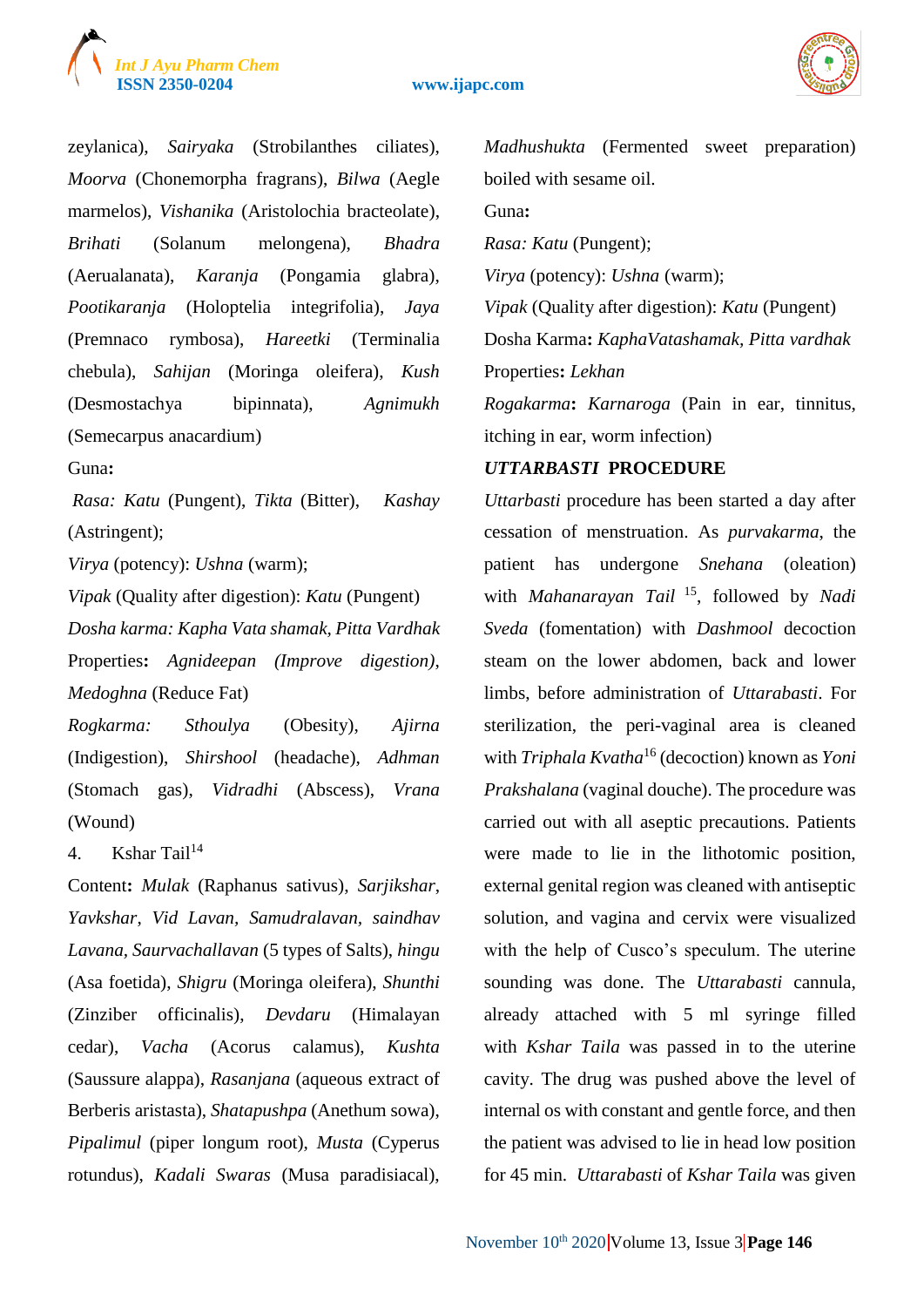



in 5 ml dose for 6 days  $17$  in one cycle (after cessation of menses), for three consecutive cycles.

#### **PRECAUTIONS**

During the course of *Uttarabasti*, patients were asked to avoid spicy diet and prohibit coitus.

**ASSESSMENT OF COMPLICATIONS** Lower abdominal pain, per vaginal bleeding, urogenital infection etc. during and after the procedures are the complications occurs in the procedure of *Uttarbasti*.

This patient was tolerated the *uttarbasti* procedure without any complications.

#### **END POINT**

The treatment should be stopped in the occurrence of following conditions.

(i) If the patient conceived in between the course of the study.

(ii) If signs of any type of urogenital infections were observed.

(iii) If heavy per vaginal bleeding started

(iv)If abdominal pain occurred, troubling patient a lot.

In this case, the patient under study has completed her 3 months cycle of *uttarbasti* without any above complications.

#### **CRITERIA FOR ASSESSMENT**

For assessment of therapy, Hysterosalpingograph was performed after the cessation of menstruation in the fourth cycle.

#### **RESULT**

In this case HSG was performed on 17/02/2020 showing the report of  $(Fig 2)$ 

Uterus is normal in size and shape

Both cornuae & fallopian tubes are well opacified

- Bilateral peritoneal spillage is seen without any abnormal loculation.

| <b>FIRST 3D-4D SONOGRAPHY,</b><br>Dr. Pravin D. Mhatre<br><b>DIGITAL X-RAY, O.P.G. &amp;</b><br>M.B.B.S., D.M.R.D. (Mum.)<br><b>MAMMOGRAPHY CLINIC IN PEN</b><br><b>Sonologist &amp; Consulting Radiologist</b><br>MMC Reg. No. 070131<br>PRAT<br><b>Honarary Radiologist &amp; Sonologist</b><br>R.C.F. Hospital - Alibag<br><b>IMAGING CENTRE</b><br>Advance <i>Imaging Centre</i><br>Reliance Hospital - Nagothane                                                                                                                                    |
|----------------------------------------------------------------------------------------------------------------------------------------------------------------------------------------------------------------------------------------------------------------------------------------------------------------------------------------------------------------------------------------------------------------------------------------------------------------------------------------------------------------------------------------------------------|
| Date: -17/02/2020.                                                                                                                                                                                                                                                                                                                                                                                                                                                                                                                                       |
| Name of the patient:-N                                                                                                                                                                                                                                                                                                                                                                                                                                                                                                                                   |
| :-Dr.Bhairavi Shah.(B.A.M.S,M.D.).<br>Referred by                                                                                                                                                                                                                                                                                                                                                                                                                                                                                                        |
| HYSTEROSALPINGOGRAPHY :REPORT.<br>1. Hysterosalpingography has been performed with watersoluble contrast medium.<br>2. The patient tolerated the procedure well without any side effects.<br>3. The cervical canal and uterus are normal in size and shape.<br>4. No filling defect or intrinsic anatomical abnormality of uterus is seen.<br>5. Both cornuae & fallopian tubes are well opacified with contrast medium.<br>6. No abnormal dilatation of the tubes is seen.<br>7. Bilateral peritoneal spillage is seen without any abnormal loculation. |
| <b>IMPRESSION:-No significant abnormality is detected on this study.</b><br>RILOM                                                                                                                                                                                                                                                                                                                                                                                                                                                                        |
| (Dr.Pravin.D.Mhatre.                                                                                                                                                                                                                                                                                                                                                                                                                                                                                                                                     |

## **Figure 2** HSG after treatment 16/03/2020 Pregnancy test was done it was positive (Fig 3)



**Figure 3** UPT report

November 10<sup>th</sup> 2020 Volume 13, Issue 3 Page 147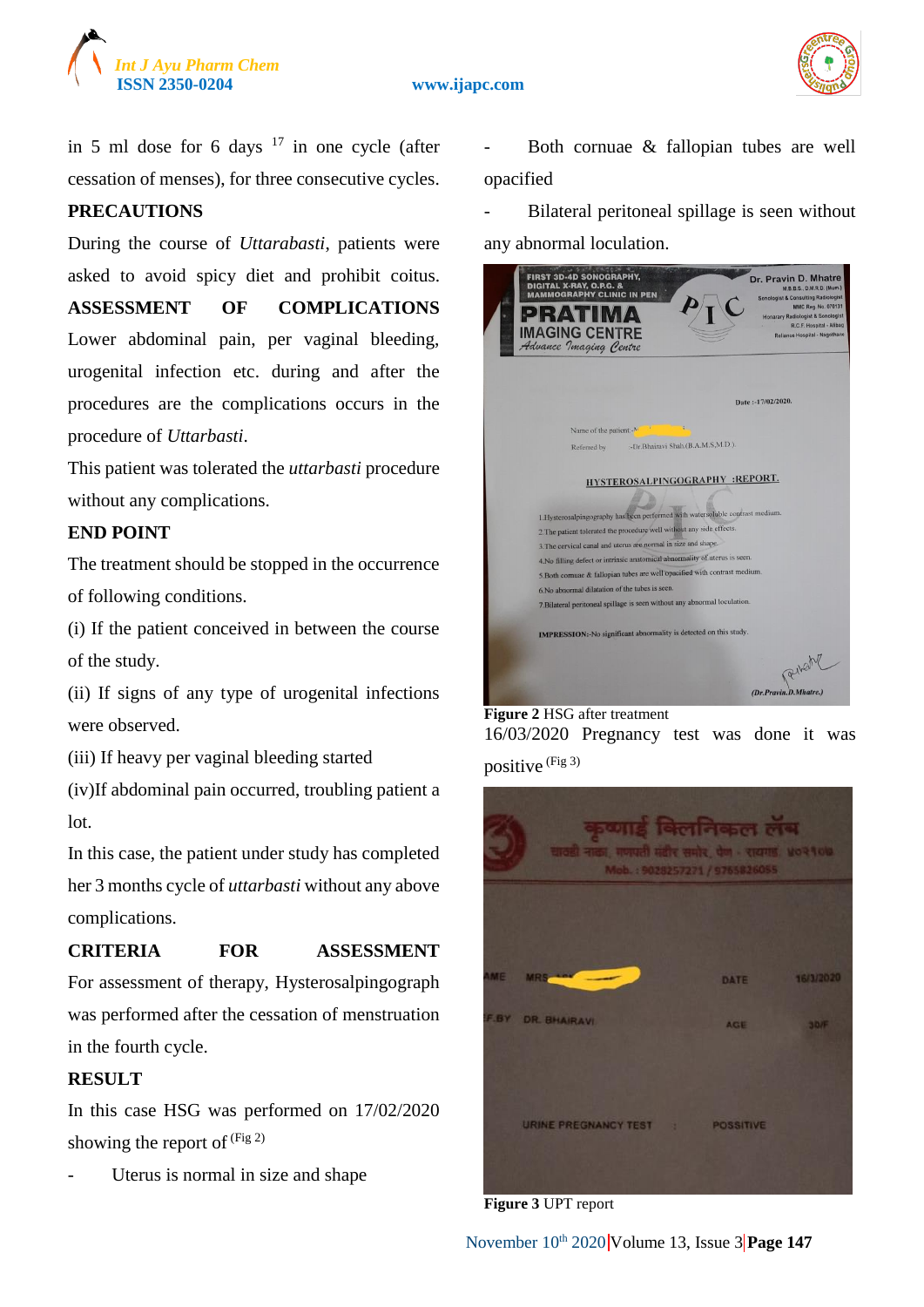



## **DISCUSSION**

In this case, the *prakruti* analysis has indicated that the patient is having *kapha pradhan prakruti* and *Yoniroga's (Diseases of female reproductive system)* which is the indication of vitiation of *Vata*<sup>18</sup>. Hence, it has been concluded that this patient is having a fallopian tubal blockage due to the vitiation of *Kapha* and *vatadosha*.

*As Kanchnar guggul, Triphala guggul, varandi kashay*are having properties of *kapha-vata shamak, ushna, Lekhan, Shothahar* guna; they are used in this case to balance *kapha* and *vatadosha*. As *Uttarbasti* directly works on the local area of uterus & fallopian tube; Kshar *Tail* is used for *uttarbasti*. Having *sukshma, ushna, tikshna, snigdha*guna, it helped to relive the blockage of fallopian tube.

## **CONCLUSION**

This proves the intrauterine *Uttarabasti of Kshar Tail and Ayurvedic medicines are* as a safe therapeutic measure against tubal blockage. It maintains the functionality of fallopian tube and patient can conceive naturally.